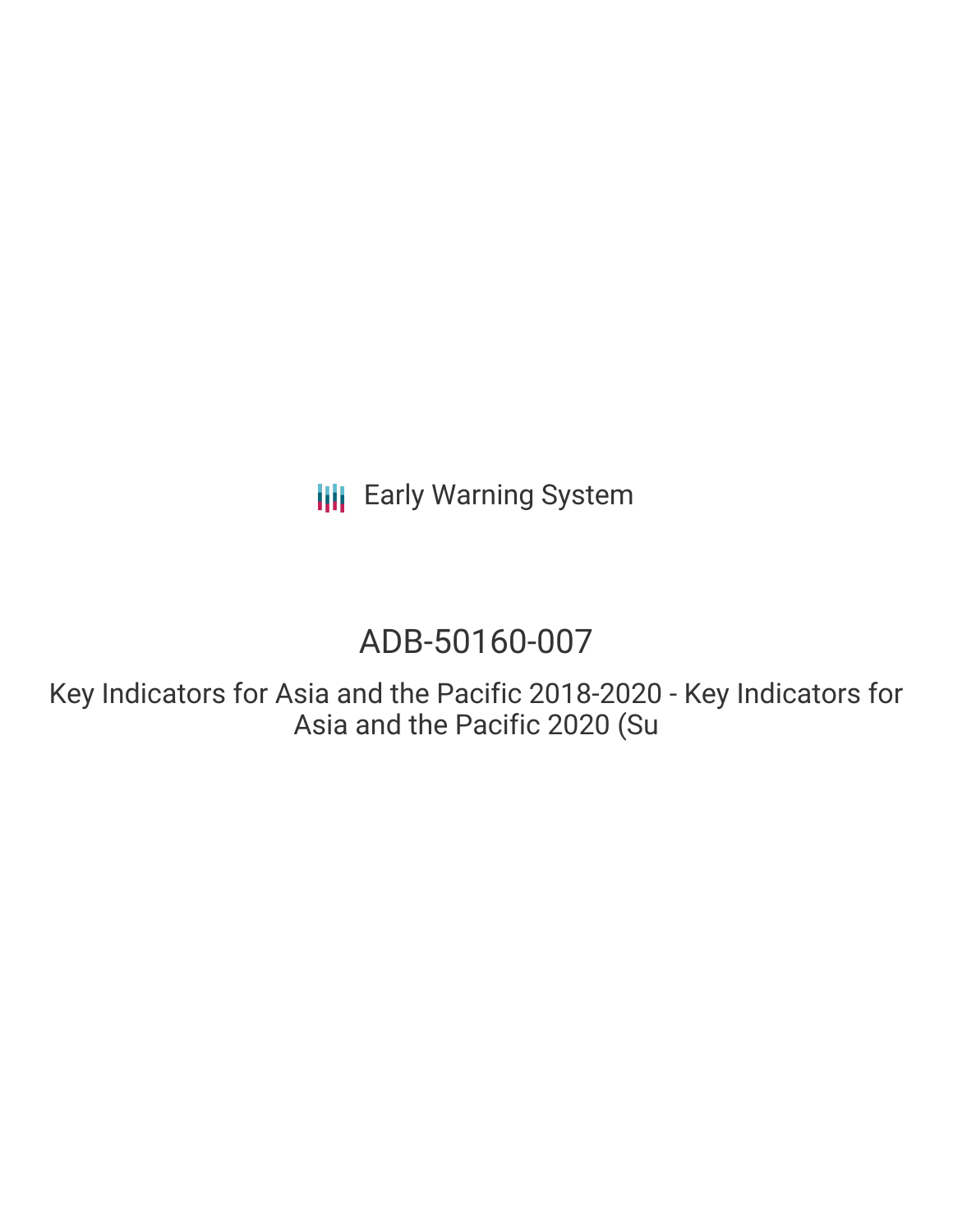

#### **Quick Facts**

| <b>Financial Institutions</b>  | Asian Development Bank (ADB)                                 |
|--------------------------------|--------------------------------------------------------------|
| <b>Status</b>                  | Active                                                       |
| <b>Bank Risk Rating</b>        |                                                              |
| <b>Voting Date</b>             | 2018-11-23                                                   |
| <b>Sectors</b>                 | Education and Health, Finance, Industry and Trade, Transport |
| <b>Investment Type(s)</b>      | Fund                                                         |
| <b>Investment Amount (USD)</b> | $$1.00$ million                                              |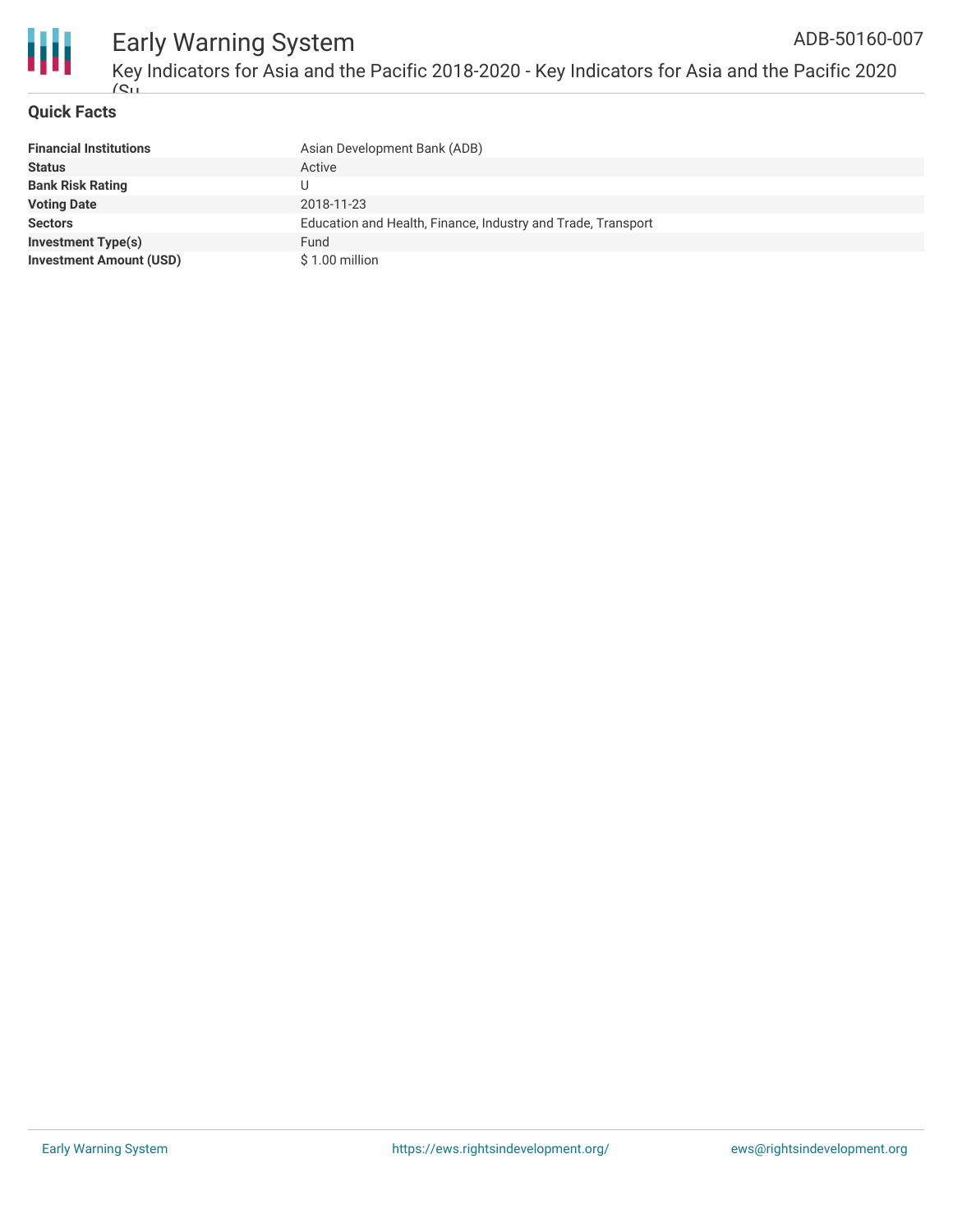

#### **Project Description**

According to the bank website, the publication provides (i) the latest comprehensive compendium and analysis of trends in economic, social, financial, and environmental indicators, including those pertaining to the Sustainable Development Goals (SDGs) for ADB's regional members; (ii) a unique set of reliable and accurate statistics on global value chains (GVCs) that capture trade links across countries and industries while accounting for the complex input-output relationships involved in producing goods and services; and (iii) a special study that provides in-depth, data-intensive analysis of an important policy issue.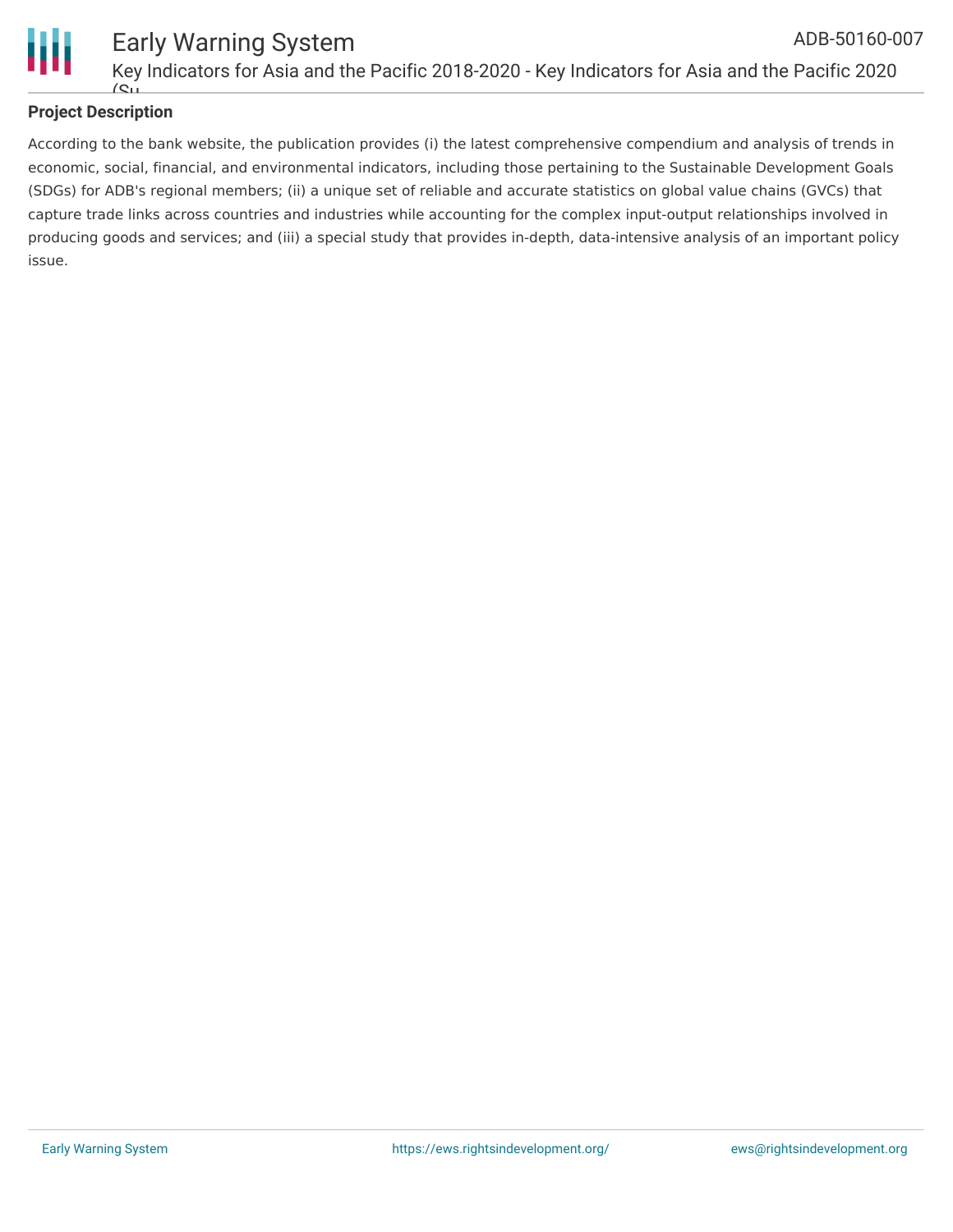

#### Early Warning System Key Indicators for Asia and the Pacific 2018-2020 - Key Indicators for Asia and the Pacific 2020 ADB-50160-007

#### **Investment Description**  $\overline{C_{11}}$

Asian Development Bank (ADB)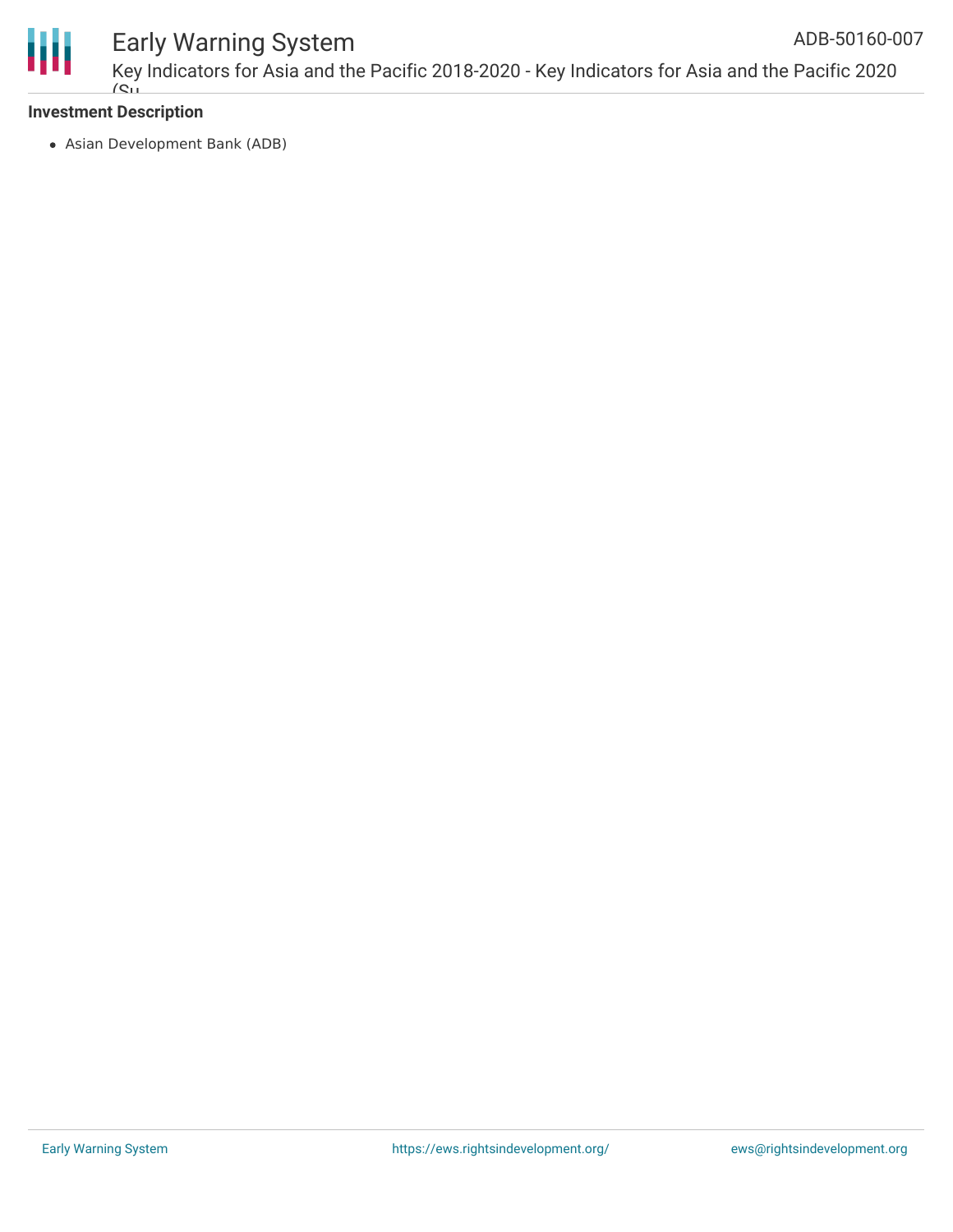

#### Early Warning System Key Indicators for Asia and the Pacific 2018-2020 - Key Indicators for Asia and the Pacific 2020 ADB-50160-007

#### **Contact Information**

 $(C_{11}$ 

Responsible ADB Officer Schipper, Stefan Responsible ADB Department Economic Research and Regional Cooperation Department Responsible ADB Division Development Indicators and Policy Research Division Executing Agencies Asian Development Bank 6 ADB Avenue, Mandaluyong City 1550, Philippines

#### **ACCOUNTABILITY MECHANISM OF ADB**

The Accountability Mechanism is an independent complaint mechanism and fact-finding body for people who believe they are likely to be, or have been, adversely affected by an Asian Development Bank-financed project. If you submit a complaint to the Accountability Mechanism, they may investigate to assess whether the Asian Development Bank is following its own policies and procedures for preventing harm to people or the environment. You can learn more about the Accountability Mechanism and how to file a complaint at: http://www.adb.org/site/accountability-mechanism/main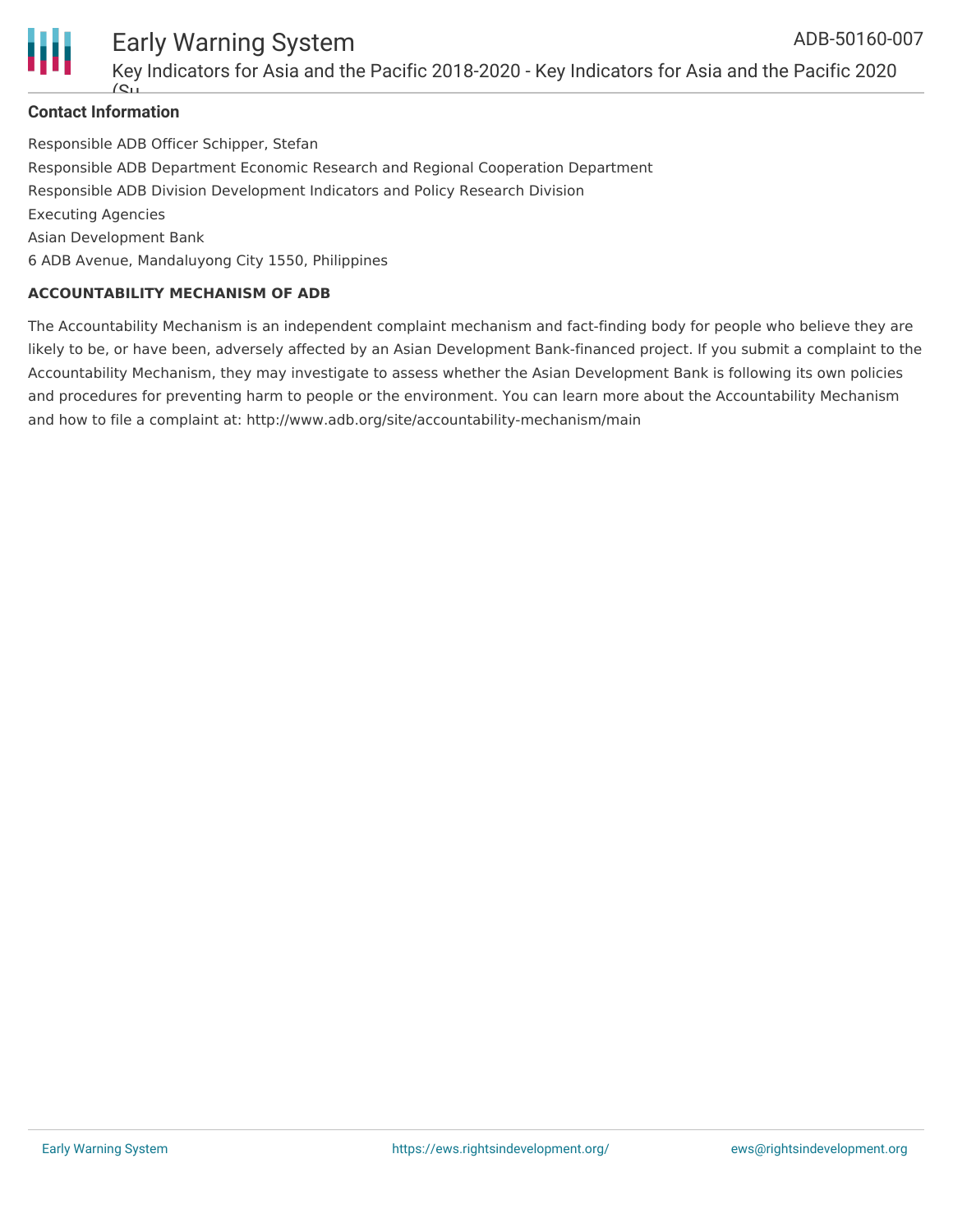

## Early Warning System

Key Indicators for Asia and the Pacific 2018-2020 - Key Indicators for Asia and the Pacific 2020  $\sim$ ADB-50160-007

#### **Bank Documents**

• Project [Disclosure](https://ewsdata.rightsindevelopment.org/files/documents/07/ADB-50160-007.pdf) PDF [\[Original](https://www.adb.org/printpdf/projects/50160-007/main) Source]